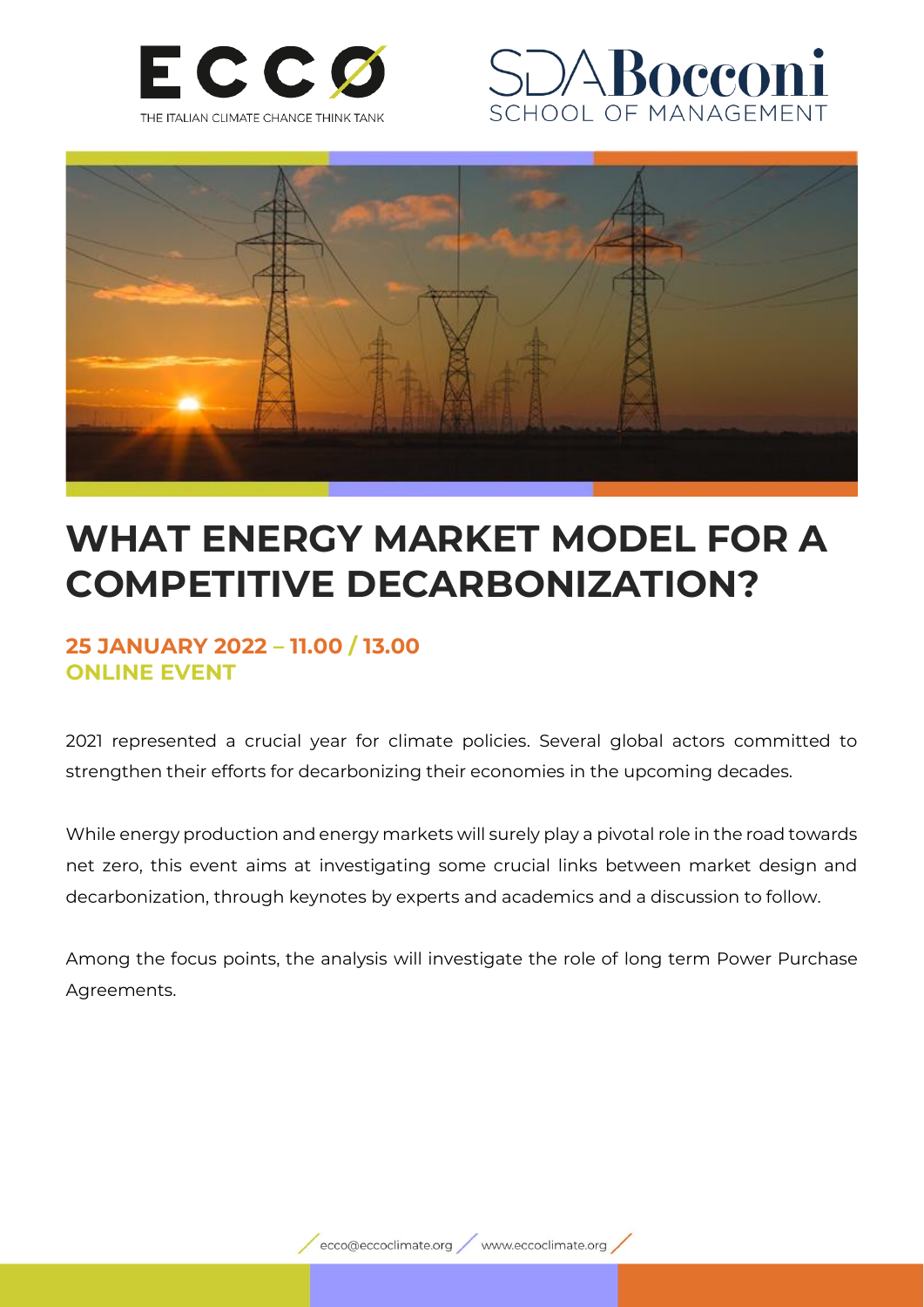### **AGENDA**

#### **11.00 / 11.20**

#### **INTRODUCTION BY THE MODERATORS**

**MATTEO LEONARDI /** Co-founder ECCO think tank **MATTEO DI CASTENUOVO /** Associate Professor Of Practice Sustainability, SDA Bocconi

#### **10.20 / 12.40**

**DISCUSSION WITH**

**MICHAEL POLLITT /** Professor of Business Economics at Cambridge Judge Business School, UK **FULVIO FONTINI /** Professor, Department of Economics and Management "Marco" Fanno", University of Padova, Italy **PHILIP VASSILIPOULOS /** Director of Product Development, EPEX SPOT

#### **Q&A WITH INVITED EXPERTS**

#### **12.40 / 13.00 CONCLUSION**

**LUCIA VISCONTI PARISIO /** Professore ordinario di Scienza delle Finanze, Università degli Studi di Milano-Bicocca